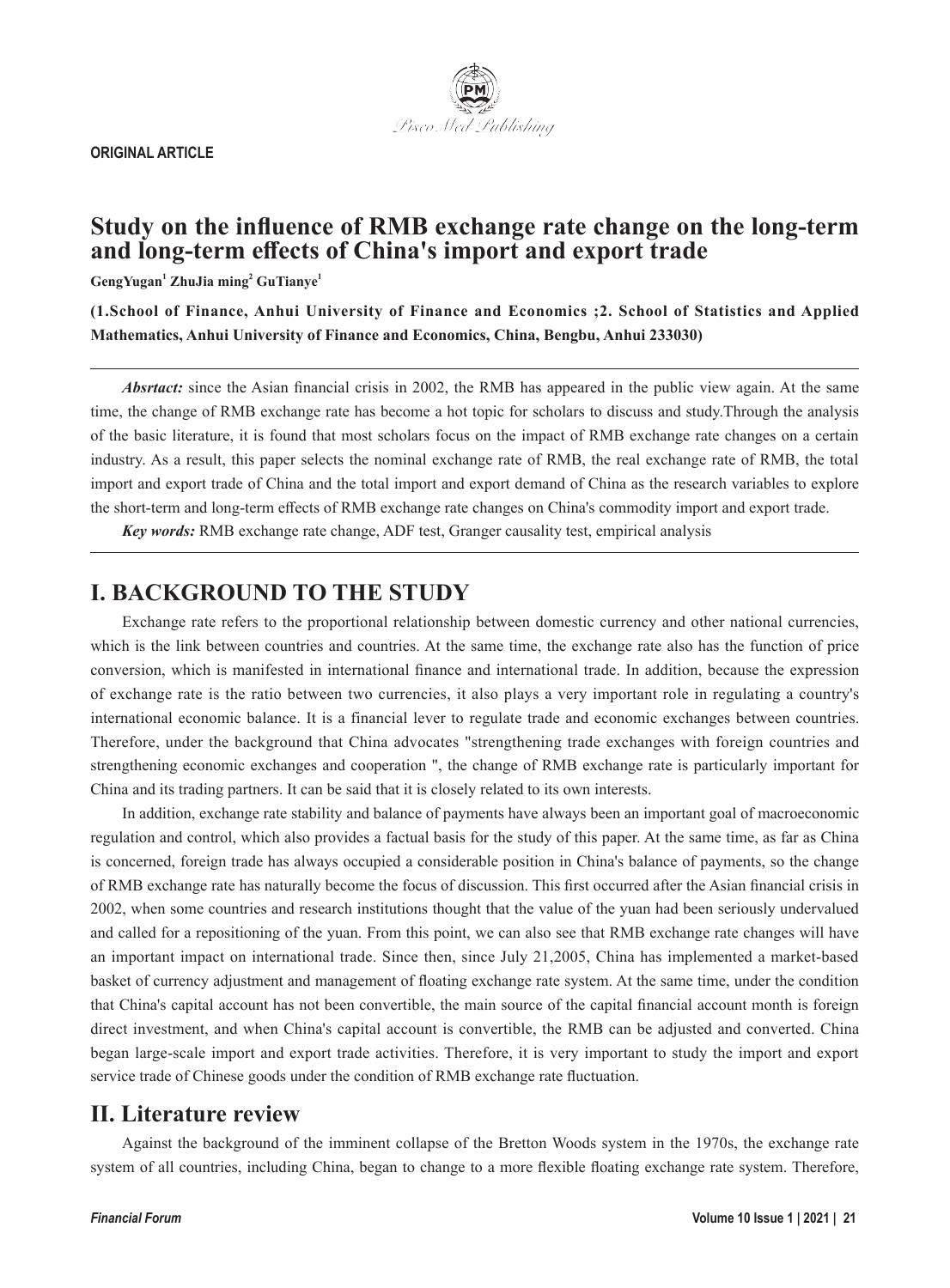the impact of exchange rate changes on trade has once become a hot topic in academic discussion, and has achieved more fruitful results.

Wang Min (2009) studied the influence of RMB exchange rate change on the total FDI inflow into China by using the FDI effect analysis of RMB exchange rate change, cointegration test and VAR model. At the same time, the longterm and short-term effects of RMB century effective exchange rate on regional trade mode structure were concluded by analyzing commodity structure, trade mode structure and trade mode structure; Finally, using panel data and elastic definition method, the elasticity of import and export demand of China's five trading partners (the United States, Japan, the European Union, South Korea and ASEAN) is measured, and the equations are established. The empirical conclusions obtained by the least square well explain the contradictions in the image of RMB exchange rate changes on import and export trade.

And Zhou Kunshu and Fang Yu (2017), through the study of trade between China and ASEAN, selected the most studied object of trade between China and Philippines, analyzed the impact of RMB exchange rate changes, and concluded that there is a long-term equilibrium relationship between RMB exchange rate, import and export.

In addition, Guo Yu (2019) made a corresponding conclusion on the positive and negative effects of the two angles by studying the effects of RMB appreciation and RMB depreciation. To explain the impact of RMB exchange rate changes on import and export trade is not all positive, there is still a certain degree of negative impact, and to minimize the impact, can do is to innovate and practice.

Similarly, Pang Yewei (2020) pointed out in his literature that the largest demand country for RMB appreciation so far is the United States. Whether it is Sino-US trade or Sino-US trade friction in previous years, the imbalance of trade development and the RMB exchange rate have become one of the most important reasons for the dispute between the two countries. So, in order to ease the embarrassment of the difficulties in the US market, the United States has always wanted to encourage China to let China's RMB appreciate, also because the United States is China's long-term partner and the beneficiary of the largest return on RMB appreciation.

Finally, Lu Bing, Wang Yaqi, Hong Shengjie (2020) based on the perspective of arbitrage to give the study of RMB exchange rate changes on false trade. It is also pointed out in the literature that forward exchange rate appreciation has a significant impact on promoting the increase of product exports, and is more obvious to products with high value to weight ratio.

Combined with the above literature and the existing currency related policies and strategies in China, it is found that most scholars choose the positive change of RMB exchange rate. The negative effect was studied. Therefore, this paper selects the short-term and long-term influence of RMB exchange rate change to further study and analyze the RMB exchange rate change.

# **III. Empirical Study on the Impact of RMB Exchange Rate Changes on China's Import and Export Trade**

Generally speaking, there are two ways to work with the price of exchange rate: direct pricing method and indirect pricing method, while Chinese enterprises currently adopt direct pricing method. Therefore, according to the direct pricing method, in theory, the change of foreign exchange rate and the value of our currency changes in reverse, that is, the decline of foreign exchange rate, the depreciation of foreign currency and the appreciation of local currency. This leads to a large increase in domestic demand for foreign goods, leading to a decrease in exports and an increase in imports. Vice versa. From this, we can get the influence of RMB exchange rate change on China's import and export trade. The following model will be established to verify the above theoretical analysis to improve the reliability and accuracy.

### **(i) Data selection and variable determination**

As described above, This paper decides to select the relevant data of RMB exchange rate changes between China and the United States. To facilitate research, This paper selects the data of RMB exchange rate against US dollar from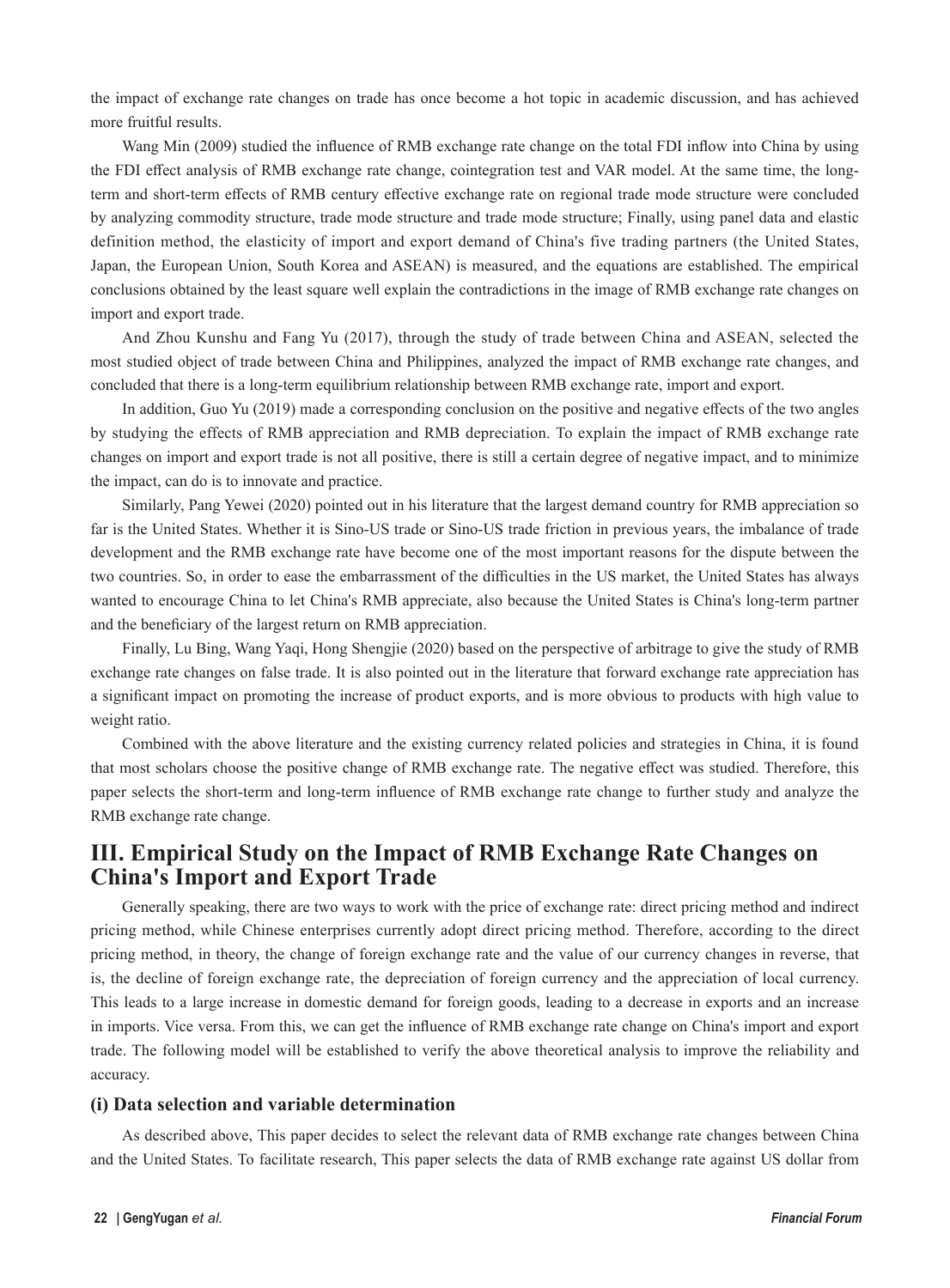2000 to 2019, Among them, The most important is the period from 2005 to the present. Since July 2005, China began to fundamentally adjust the RMB exchange rate system to a more flexible floating exchange rate system. Thereafter, The yuan is no longer tied to a single dollar, RMB exchange rate formation mechanism is more flexible and flexible. The fundamental thing is, After 2005, The RMB exchange rate curve against the dollar has a large downward trend. Meanwhile, At 1900 hours on 21 July 2005, The exchange rate of the dollar against the renminbi has been adjusted, \$1=\$8.11. Overall, The Chinese exchange rate against the United States dollar (direct pricing method) announced after 2005 is shown in the following figure:



**Figure 1 Breakdown of RMB to US dollar exchange rate in recent 20 years**

To study the influence of RMB exchange rate on China's import and export trade, we can not simply select the data of exchange rate change. It is also necessary to select the relevant data of China's import and export trade volume and national income in recent years, and provide convenience for the establishment of the later model. Specific data are as follows:



**Figure 2 2000-2019 China's total commodity import and export trade line chart**



**Figure 3 2000-2019 China's total commodity import and export trade line chart**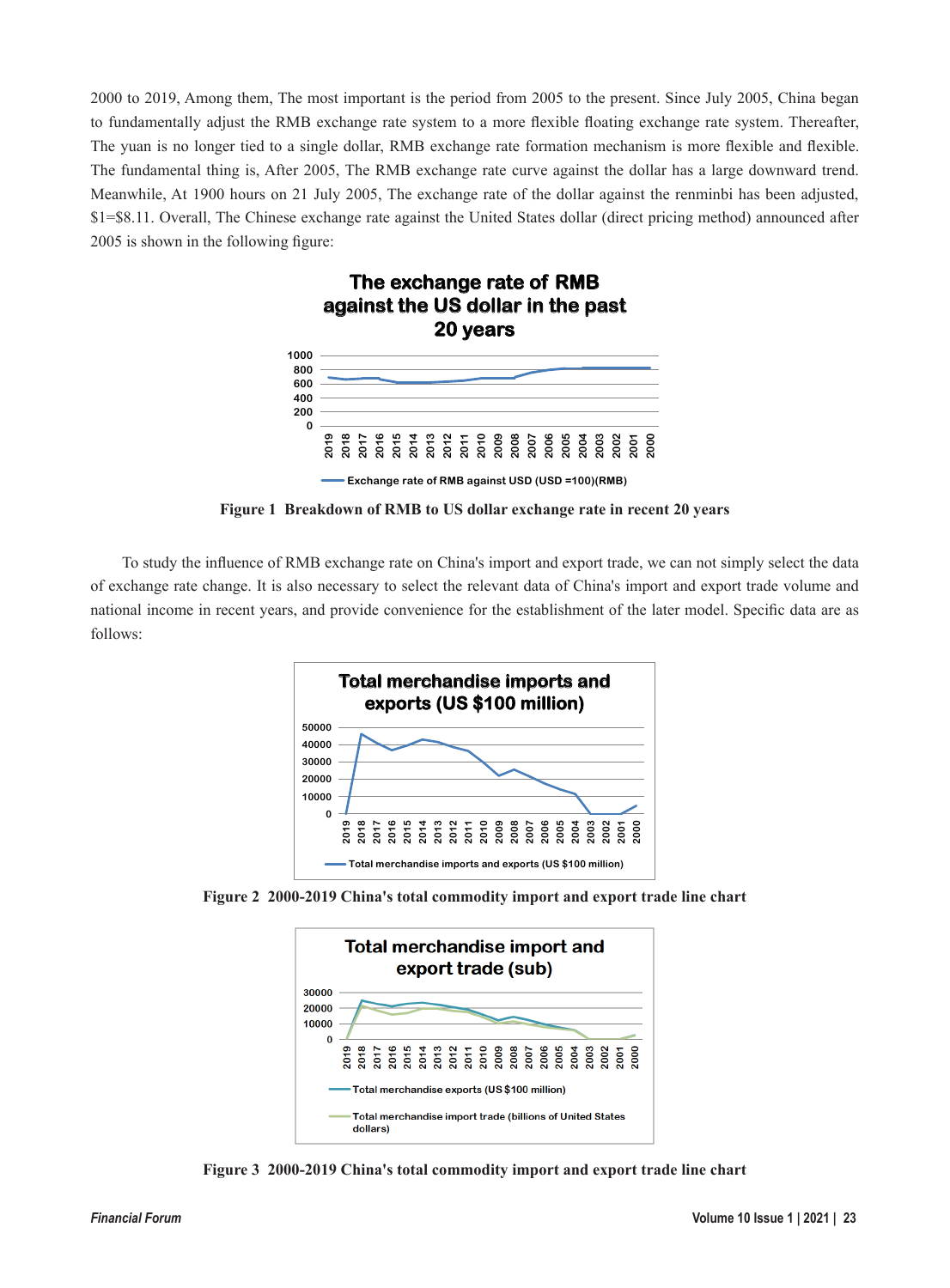As a result, according to the above chart, this paper selects the RMB exchange rate against the US dollar (USD =100)(RMB), the total export of China and its partners, and the total import of China and its partners as variables. The data are selected for 20 years from 2000 to 2019, as shown above. At the same time, all the data in the figure are from the China National Statistics website, which provides a guarantee for the reliability of the data.

In this article, Selecting r1 to express the exchange rate of RMB against the US dollar (USD =100)(RMB), ex the total exports of China and its partners, and im the total imports of China and its partners, X for import demand, Y income from importing countries, P1 is the price of imported goods; P2 domestic commodity prices, M for export demand, Y0 income from trading countries; SP1, is the price of our exports SP2. per cent of export commodity prices of trading countries Meanwhile, To facilitate research, We introduce the notion of nominal and real effective exchange rates, Among them, A nominal effective exchange rate for the renminbi is expressed in NEER( direct pricing method), A real effective exchange rate for the renminbi is expressed in REER, Then China's effective exchange rate can be expressed as:

$$
NEER = E_{\frac{\$}{d}} \times \prod_{i=2}^{m} (E_{\frac{\$}{f}})^{wi}
$$
  
 
$$
REER = S_{\frac{\$}{d}} \times \prod_{i=2}^{m} (S_{\frac{\$}{f}})^{w}
$$

#### **(ii) Model building and data reprocessing**

According to the selection of the above data, the establishment of variables and the preprocessing of the data and variables, we can establish the following functional relationship model:

For the study of import and export trade under the change of RMB exchange rate, the model that can show its internal relation is the function relation most intuitively. In this paper, the function model is established by selecting import total, import demand, export total, export demand, related series price and seat correlation variable of effective exchange rate in China. At the same time, in order to facilitate the study, the corresponding hypothesis is made here: P1=SP2=SP,P2=SP1=P, can be obtained:

Import demand function: X=X (Y, P1, P2, NEER)

Export demand function: M=M (Y0, SP1, SP2, NEER)

Since the above contents have given the real effective exchange rate function, the above function relation can be simplified:

Import demand function: X=X (Y, REER)

Export demand function: M=M (Y0, REER)

At the same time, in order to eliminate the effect of heteroscedasticity, the logarithmic treatment of the two sides of the above functional relationship, as well as the exchange rate of RMB against the dollar, the total import trade of China to its partners and the total export trade, will obtain the following relevant data:

$$
\text{Ln}(X) = a_0 + a_1 \ln(Y) + a_2 \ln(REER) + \varepsilon_1
$$
  
 
$$
\text{Ln}(M) = b_0 + b_1 \ln(Y0) + b_2 \ln(REER) + \varepsilon_1
$$

Lnr1 means the RMB to the dollar exchange rate variable;

Lnex indicate the export variables between China and its partners;

Lnim said the import variables of China and its partners.

At the same time, dlnh1、dlnex,dlnim represent the first order difference variables of the corresponding variables respectively.

#### **(iii) Empirical results analysis**

1. stationarity test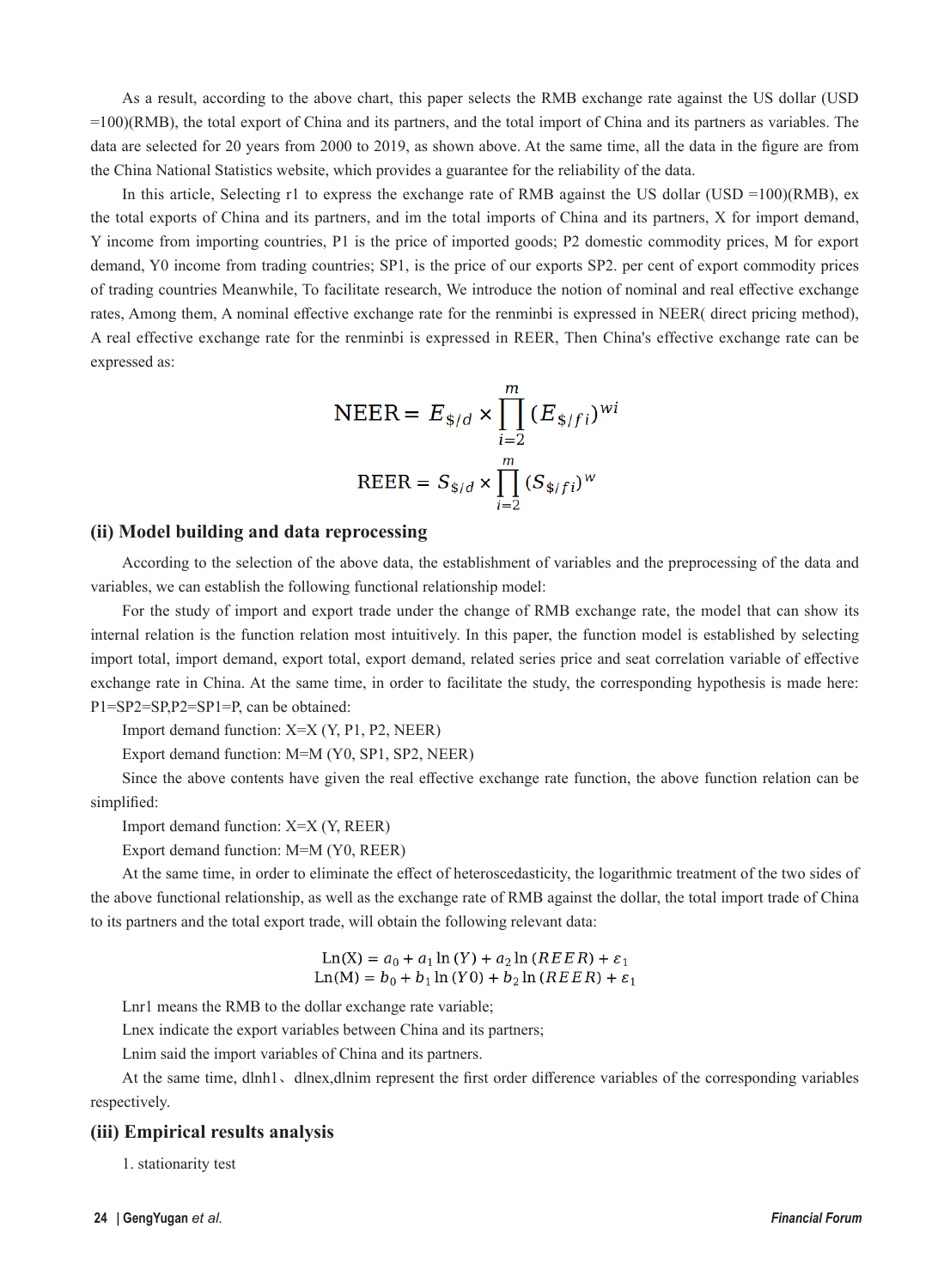According to the selection of the above data and the establishment of the functional relationship model, we know that the test of stationarity is divided into two parts, namely, the export demand function of import and export and the test of the relative variables of the total import and export and the change of RMB exchange rate.

(1) Function model test

ln (X), ln (ln), ln (Y0) and ln (REER) are tested at 5% level, The five empirical values all exceed the critical value, which indicates that the time series is not very stable, but after passing the first order difference test, the test value is less than the critical value at the level of 5%, so the corresponding cointegration analysis can be carried out.

(2) Test of three relational variables

Through the observation, analysis and study of the data of Fig .1, Fig .2 and Fig .3, we know that it belongs to the time series data. When analyzing the data, the test method mainly adopts the DF test and the ADF test method. Because the DF test method has great limitations on the time series test, this paper still uses the ADF test method to test, and the test results are as follows:

| Variable name | Type of inspection | ADF statistics | Critical value |          | P value | Conclusion |
|---------------|--------------------|----------------|----------------|----------|---------|------------|
|               | (C,T,d)            |                | 1%             | $5\%$    |         |            |
| Inex          | (C, 0, 1)          | $-1.573$       | $-2.54$        | $-1.737$ | 0.0643  | Not smooth |
| Inim          | (C, 0, 1)          | $-1.493$       | $-2.54$        | $-1.737$ | 0.0734  | Not smooth |
| Inhl          | (0,0,1)            | $-2.267$       | $-3.749$       | $-3.002$ | 0.1846  | Not smooth |
| dInex         | (C, 0, 1)          | $-3.136$       | $-2.554$       | $-1.733$ | 0.0028  | Stable     |
| dInim         | (C, 0, 1)          | $-2.124$       | $-2.554$       | $-1.733$ | 0.0238  | Stable     |
| dInhl         | (0,0,1)            | $-12.475$      | $-3.749$       | $-3.002$ | 0.000   | Stable     |

#### **Table 1 ADF Findings**

Note: C,T,d is a ADF type of test, where C denotes intercept term, none is 0; T denotes time trend term, none is 0; d denotes lag order.

The above test results show that the three variables can not reject the original hypothesis that the sequence has unit root at the level of 1% and 5% significance, so the three variables are nonstationary sequences under this condition. However, the first order difference sequence can reject its original hypothesis at 5% significance level, so the first order difference sequence of the three variables is a stationary time series at 5% significance level. It can be seen that there may be a certain cointegration relationship between the three variables.

At this point, the stationary test of the two parts is over, and we conclude that there is a certain cointegration relationship between the functional relationship model and the three variables, so we study it accordingly.

2. cointegration analysis

Through the above study, we know that the total import volume of China and the total export volume of China exist in the above nonstationary sequence, so we only need to carry out cointegration analysis on the above two, as follows:

(1) Estimates of total imports:

#### $\ln(X) = \ln(\text{im}) = 7.432 + 0.273 \ln(Y) - 0.474 \ln(\text{REER}) + \epsilon$

According to the ADF results, the test results are as follows: the critical value of -5.675 is less than 1% significance level -3.711, which indicates that the residual sequence tends to be stable when the confidence interval is 99. At the same time, it can also be explained that the real exchange rate of RMB has a long-term impact on China's total imports.

In addition, the exchange rate elasticity of China's total imports with its partners is -0.474, which indicates that the real exchange rate of RMB is 0.01(appreciation 0.01), the total import volume of China's partners will increase by 0.00474, and the domestic income elasticity of imports is 0.273, indicating that for every 0.01 increase in national income, the total import volume of China's partners will increase by 0.00273.

Therefore, according to the above research, we can conclude that China's national income and the real exchange rate of RMB have a significant impact on China's total imports.

(2) Estimate total exports: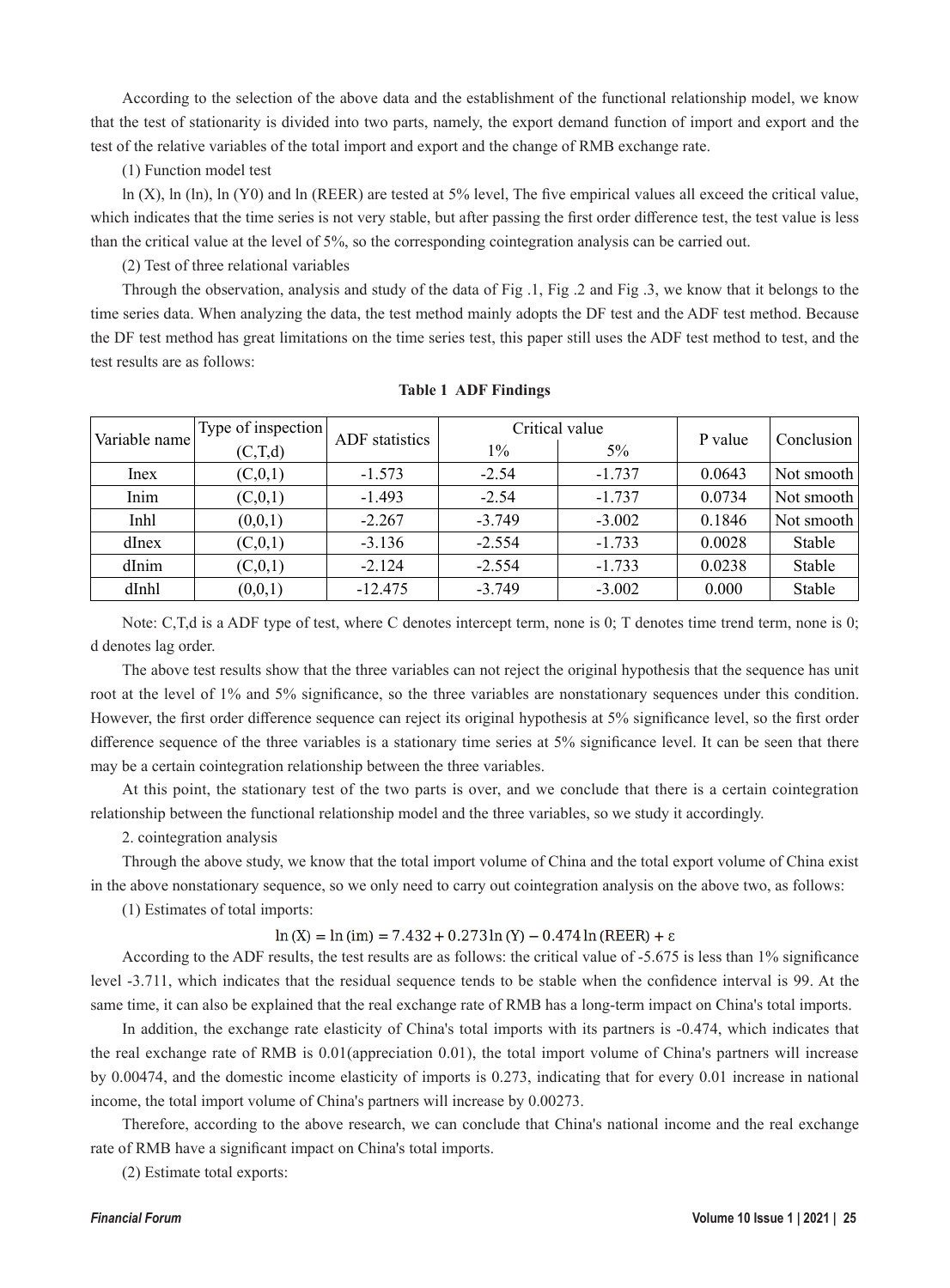$\ln(M) = \ln(\text{ex}) = 3.582 + 2.732 \ln(Y0) + 0.694 \ln(\text{REER}) + \epsilon$ 

According to the results of ADF study, the test results are -4.911<1% critical value -4.667, which indicates that the residual sequence tends to be stable when the confidence interval is 99. At the same time, it can also be explained that the real RMB exchange rate has a long-term impact on China's total exports.

In addition, the exchange rate elasticity of China's total exports with its partners is 0.694, which indicates that the real exchange rate of RMB will decrease by 0.01(appreciation 0.01), the total export volume of China's partners will increase by 0.00694, and the domestic income elasticity of exports is 2.732, which indicates that the total export volume of China's partners will increase by 0.02732.

Therefore, according to the above research, we can conclude that the national income of the United States and the real exchange rate of RMB have a significant impact on the total import of China.

3.Granger Causality Analysis

Based on the above stationary test and cointegration analysis of the selected data and variables, we can conclude that there is a long-term dynamic equilibrium and short-term change between the change of RMB exchange rate and the total import and export of China and its partners. However, it is not reliable for the inevitable causality between variables, so it needs further analysis and discussion through Granger causality test.

The results are as follows:

|                                    |              | P of prob- | Late                    |            |
|------------------------------------|--------------|------------|-------------------------|------------|
| Original hypothesis                | F statistics | ability    | $\langle$ unk $\rangle$ | Conclusion |
| Inhl does not Granger -cause Inex  | 0.48         | 0.4477     |                         | Acceptance |
| Inhl does not Granger -cause Inex  | 10.03        | 0.0000     | 2                       | Refusal    |
| Inhl does not Granger -cause Inim  | 0.57         | 0.4769     | 3                       | Acceptance |
| Inhl does not Granger -cause Inim  | 6.59         | 0.0000     | 4                       | Refusal    |
| Inex does not Granger -cause Inim  | 0.41         | 0.5065     |                         | Acceptance |
| Inex does not Granger -cause Inim  | 0.19         | 0.7626     | 2                       | Acceptance |
| Inim does not Granger -cause Inex  | 2.53         | 0.0894     |                         | Acceptance |
| Inim does not Granger - cause Inex | 1.62         | 0.1246     | $\overline{2}$          | Acceptance |

**Table 2 Granger Findings**

Note 1. The lag period is the optimal value after screening. The significant level is 5 and the original hypothesis is true.

According to the above Granger causality test, we can know that at the significant level of 5%, the Granger reason for export is that the exchange rate is in the second order lag period, while the Granger reason for import is that the exchange rate is in the fourth order lag period. However, no matter how many stages lag, import and export do not constitute a Granger causality.

Moreover, the causality test of ln (X), ln (M) and ln (REER) can draw Granger corresponding conclusions.

Therefore, through the above contents, we can make a preliminary judgment: in the short term, the influence of RMB exchange rate change on export trade is greater than that on import trade, and for import, the long-term exchange rate change has a greater impact on it.

4. Conclusion Analysis

Through the empirical analysis of the impact of RMB exchange rate changes on import and export trade, we can draw the following conclusions:

First of all, the different degree of change of RMB real exchange rate will have different effects on import and export trade. Because there is a positive relationship between the change of RMB real exchange rate and the amount of goods in and out of China, the appreciation of RMB will increase imports and restrain exports.

Secondly, China's overall import and export trading system and Marshall-Lerner conditions are basically similar, with certain flexibility. Therefore, when the real exchange rate of RMB in China decreases, that is, the appreciation